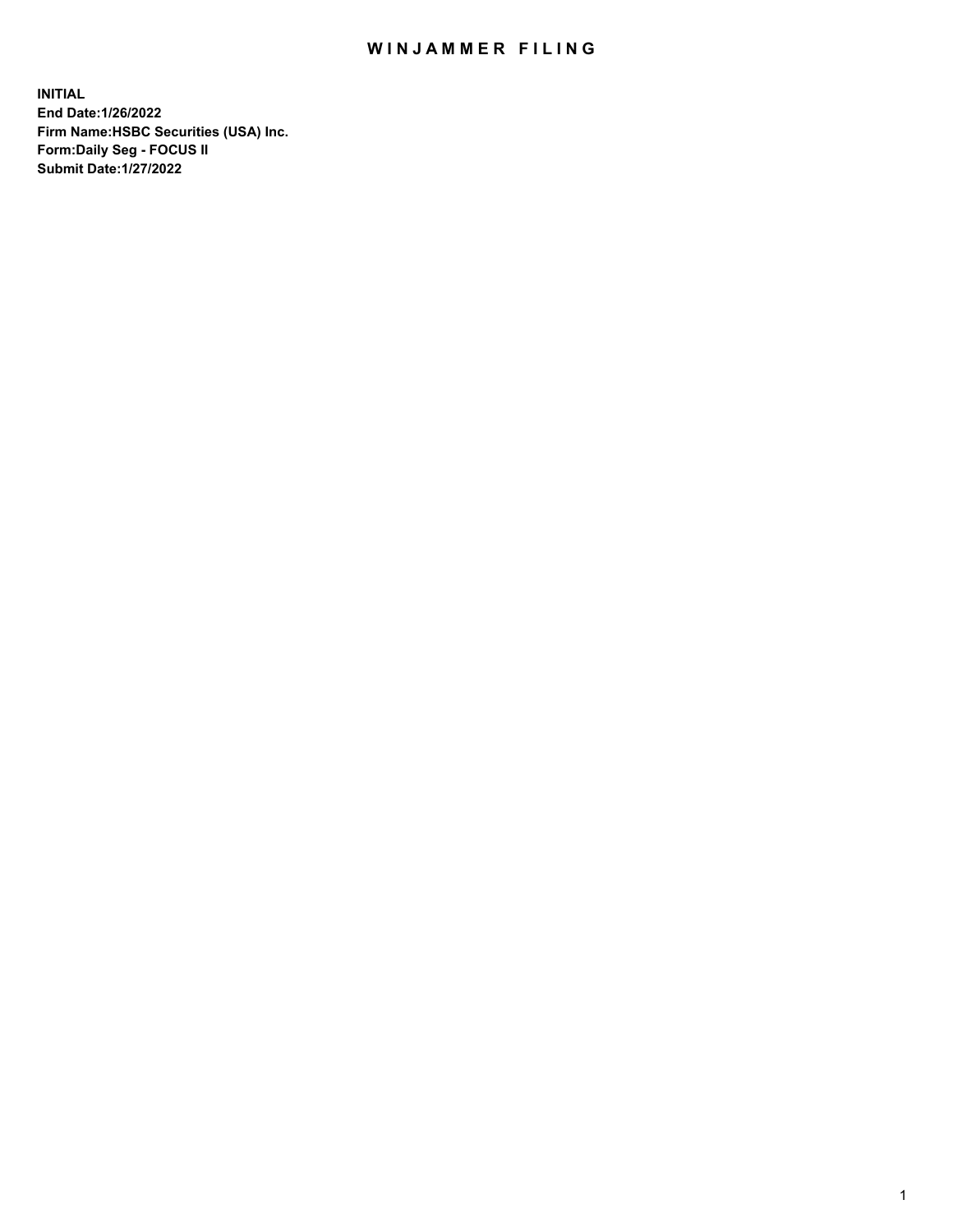**INITIAL End Date:1/26/2022 Firm Name:HSBC Securities (USA) Inc. Form:Daily Seg - FOCUS II Submit Date:1/27/2022 Daily Segregation - Cover Page**

| Name of Company                                                                                                                                                                                                                                                                                                                | <b>HSBC Securities (USA) Inc.</b>              |
|--------------------------------------------------------------------------------------------------------------------------------------------------------------------------------------------------------------------------------------------------------------------------------------------------------------------------------|------------------------------------------------|
| <b>Contact Name</b>                                                                                                                                                                                                                                                                                                            | <b>Michael Vacca</b>                           |
| <b>Contact Phone Number</b>                                                                                                                                                                                                                                                                                                    | 212-525-7951                                   |
| <b>Contact Email Address</b>                                                                                                                                                                                                                                                                                                   | michael.vacca@us.hsbc.com                      |
| FCM's Customer Segregated Funds Residual Interest Target (choose one):<br>a. Minimum dollar amount: ; or<br>b. Minimum percentage of customer segregated funds required:%; or<br>c. Dollar amount range between: and; or<br>d. Percentage range of customer segregated funds required between:% and%.                          | 96,000,000<br><u>0</u><br>0 <sub>0</sub><br>00 |
| FCM's Customer Secured Amount Funds Residual Interest Target (choose one):<br>a. Minimum dollar amount: ; or<br>b. Minimum percentage of customer secured funds required:%; or<br>c. Dollar amount range between: and; or<br>d. Percentage range of customer secured funds required between:% and%.                            | 15,000,000<br><u>0</u><br>0 <sub>0</sub><br>00 |
| FCM's Cleared Swaps Customer Collateral Residual Interest Target (choose one):<br>a. Minimum dollar amount: ; or<br>b. Minimum percentage of cleared swaps customer collateral required:% ; or<br>c. Dollar amount range between: and; or<br>d. Percentage range of cleared swaps customer collateral required between:% and%. | 75,000,000<br><u>0</u><br><u>00</u><br>00      |

Attach supporting documents CH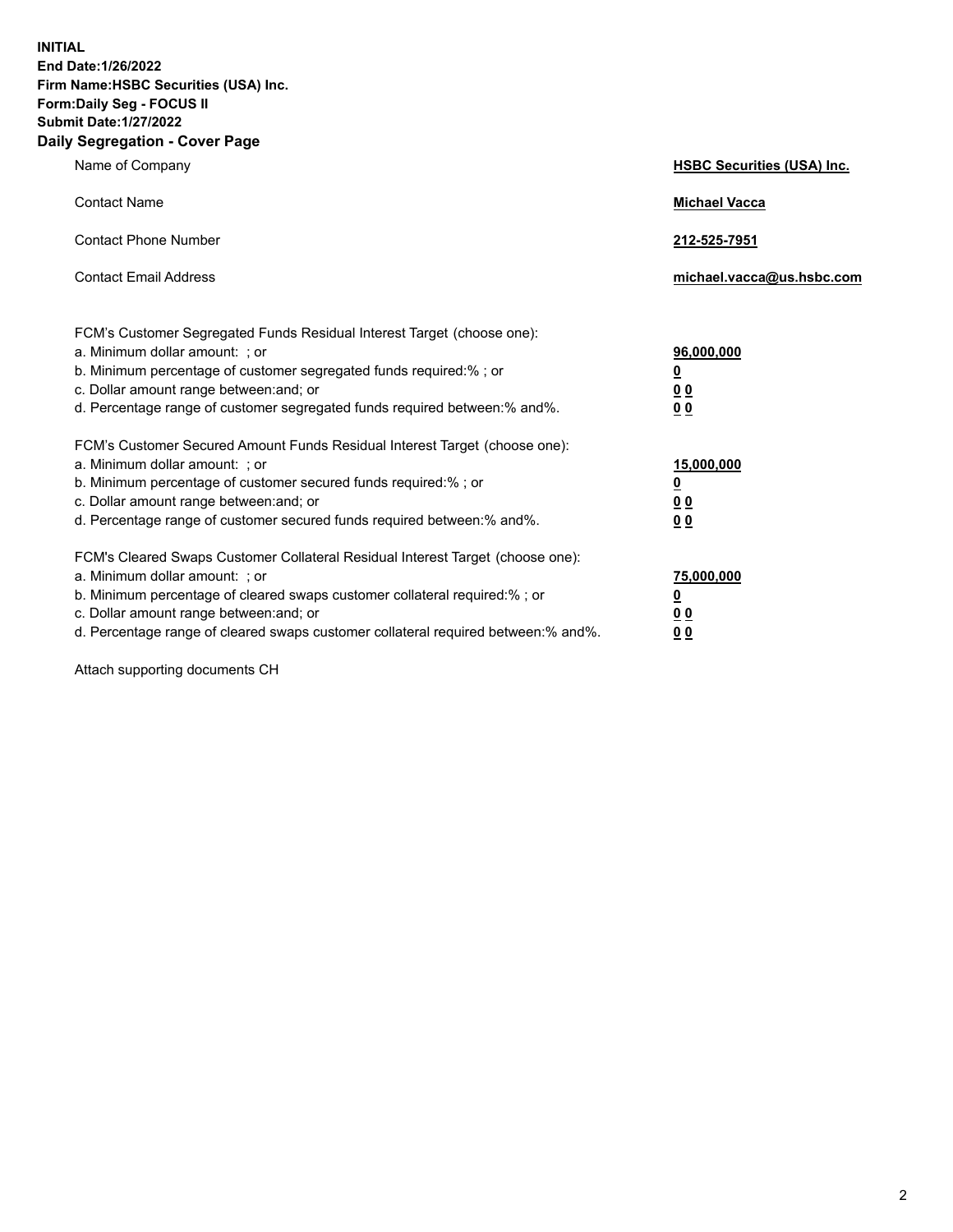**INITIAL End Date:1/26/2022 Firm Name:HSBC Securities (USA) Inc. Form:Daily Seg - FOCUS II Submit Date:1/27/2022 Daily Segregation - Secured Amounts** Foreign Futures and Foreign Options Secured Amounts Amount required to be set aside pursuant to law, rule or regulation of a foreign government or a rule of a self-regulatory organization authorized thereunder **0** [7305] 1. Net ledger balance - Foreign Futures and Foreign Option Trading - All Customers A. Cash **151,317,148** [7315] B. Securities (at market) **22,997,764** [7317] 2. Net unrealized profit (loss) in open futures contracts traded on a foreign board of trade **-34,438,044** [7325] 3. Exchange traded options a. Market value of open option contracts purchased on a foreign board of trade **0** [7335] b. Market value of open contracts granted (sold) on a foreign board of trade **0** [7337] 4. Net equity (deficit) (add lines 1. 2. and 3.) **139,876,868** [7345] 5. Account liquidating to a deficit and account with a debit balances - gross amount **33,696** [7351] Less: amount offset by customer owned securities **-33,523** [7352] **173** [7354] 6. Amount required to be set aside as the secured amount - Net Liquidating Equity Method (add lines 4 and 5) **139,877,041** [7355] 7. Greater of amount required to be set aside pursuant to foreign jurisdiction (above) or line 6. **139,877,041** [7360] FUNDS DEPOSITED IN SEPARATE REGULATION 30.7 ACCOUNTS 1. Cash in banks A. Banks located in the United States **19,558,503** [7500] B. Other banks qualified under Regulation 30.7 **0** [7520] **19,558,503** [7530] 2. Securities A. In safekeeping with banks located in the United States **22,997,764** [7540] B. In safekeeping with other banks qualified under Regulation 30.7 **0** [7560] **22,997,764** [7570] 3. Equities with registered futures commission merchants A. Cash **0** [7580] B. Securities **0** [7590] C. Unrealized gain (loss) on open futures contracts **0** [7600] D. Value of long option contracts **0** [7610] E. Value of short option contracts **0** [7615] **0** [7620] 4. Amounts held by clearing organizations of foreign boards of trade A. Cash **0** [7640] B. Securities **0** [7650] C. Amount due to (from) clearing organization - daily variation **0** [7660] D. Value of long option contracts **0** [7670] E. Value of short option contracts **0** [7675] **0** [7680] 5. Amounts held by members of foreign boards of trade A. Cash **176,207,389** [7700] B. Securities **0** [7710] C. Unrealized gain (loss) on open futures contracts **-34,438,044** [7720] D. Value of long option contracts **0** [7730] E. Value of short option contracts **0** [7735] **141,769,345** [7740] 6. Amounts with other depositories designated by a foreign board of trade **0** [7760] 7. Segregated funds on hand **0** [7765] 8. Total funds in separate section 30.7 accounts **184,325,612** [7770] 9. Excess (deficiency) Set Aside for Secured Amount (subtract line 7 Secured Statement Page 1 from Line 8) **44,448,571** [7380] 10. Management Target Amount for Excess funds in separate section 30.7 accounts **15,000,000** [7780]

11. Excess (deficiency) funds in separate 30.7 accounts over (under) Management Target **29,448,571** [7785]

3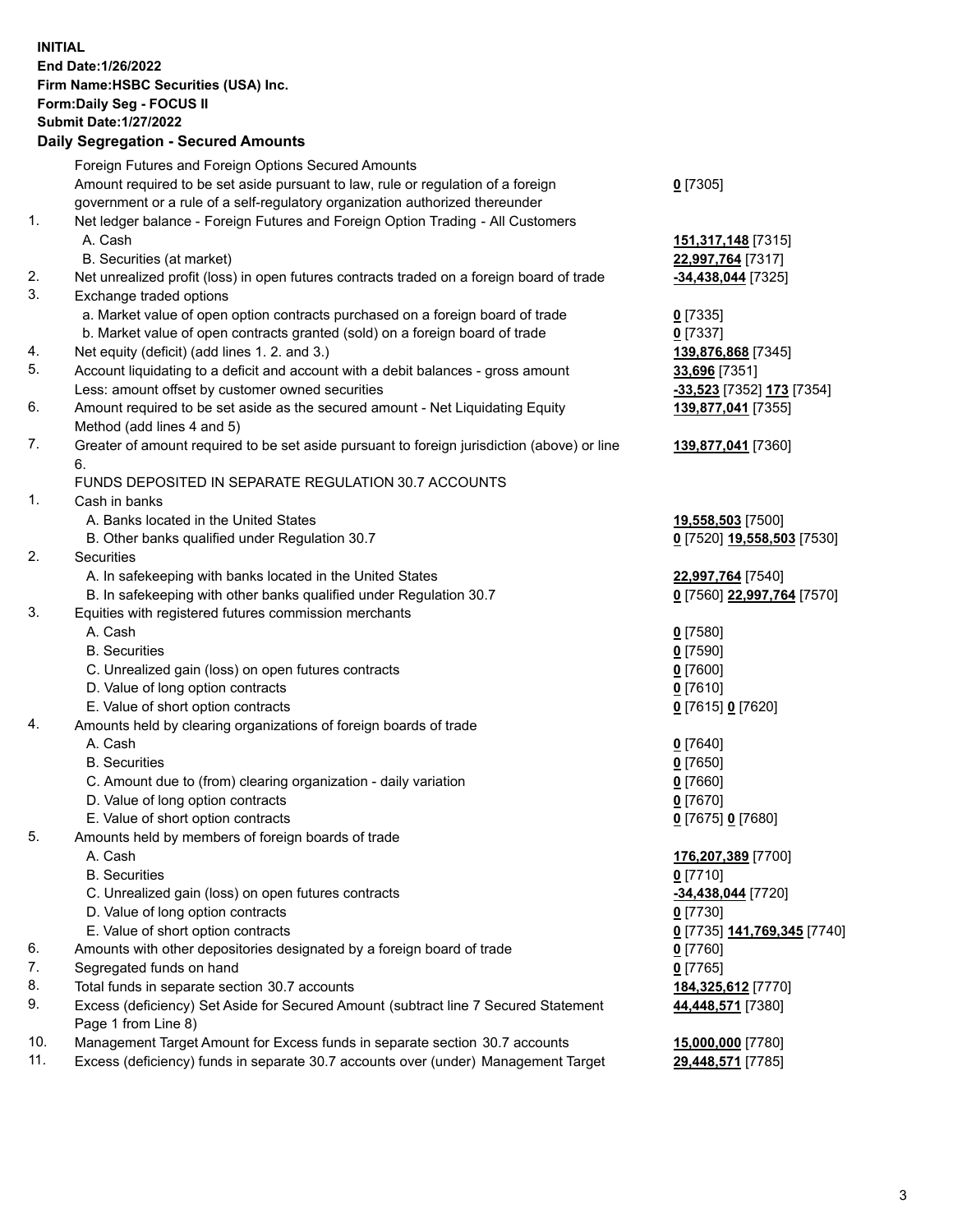**INITIAL End Date:1/26/2022 Firm Name:HSBC Securities (USA) Inc. Form:Daily Seg - FOCUS II Submit Date:1/27/2022 Daily Segregation - Segregation Statement** SEGREGATION REQUIREMENTS(Section 4d(2) of the CEAct) 1. Net ledger balance A. Cash **4,713,758,484** [7010] B. Securities (at market) **914,038,135** [7020] 2. Net unrealized profit (loss) in open futures contracts traded on a contract market **-2,178,534,548** [7030] 3. Exchange traded options A. Add market value of open option contracts purchased on a contract market **1,042,259,564** [7032] B. Deduct market value of open option contracts granted (sold) on a contract market **-323,913,520** [7033] 4. Net equity (deficit) (add lines 1, 2 and 3) **4,167,608,115** [7040] 5. Accounts liquidating to a deficit and accounts with debit balances - gross amount **14,941,716** [7045] Less: amount offset by customer securities **-14,906,593** [7047] **35,123** [7050] 6. Amount required to be segregated (add lines 4 and 5) **4,167,643,238** [7060] FUNDS IN SEGREGATED ACCOUNTS 7. Deposited in segregated funds bank accounts A. Cash **10,020,211** [7070] B. Securities representing investments of customers' funds (at market) **0** [7080] C. Securities held for particular customers or option customers in lieu of cash (at market) **16,666,906** [7090] 8. Margins on deposit with derivatives clearing organizations of contract markets A. Cash **3,028,143,690** [7100] B. Securities representing investments of customers' funds (at market) **0** [7110] C. Securities held for particular customers or option customers in lieu of cash (at market) **871,943,543** [7120] 9. Net settlement from (to) derivatives clearing organizations of contract markets **-394,944,494** [7130] 10. Exchange traded options A. Value of open long option contracts **1,042,259,564** [7132] B. Value of open short option contracts **-323,913,520** [7133] 11. Net equities with other FCMs A. Net liquidating equity **-280,452** [7140] B. Securities representing investments of customers' funds (at market) **0** [7160] C. Securities held for particular customers or option customers in lieu of cash (at market) **23,591,797** [7170] 12. Segregated funds on hand **1,835,889** [7150] 13. Total amount in segregation (add lines 7 through 12) **4,275,323,134** [7180] 14. Excess (deficiency) funds in segregation (subtract line 6 from line 13) **107,679,896** [7190] 15. Management Target Amount for Excess funds in segregation **96,000,000** [7194]

16. Excess (deficiency) funds in segregation over (under) Management Target Amount Excess

**11,679,896** [7198]